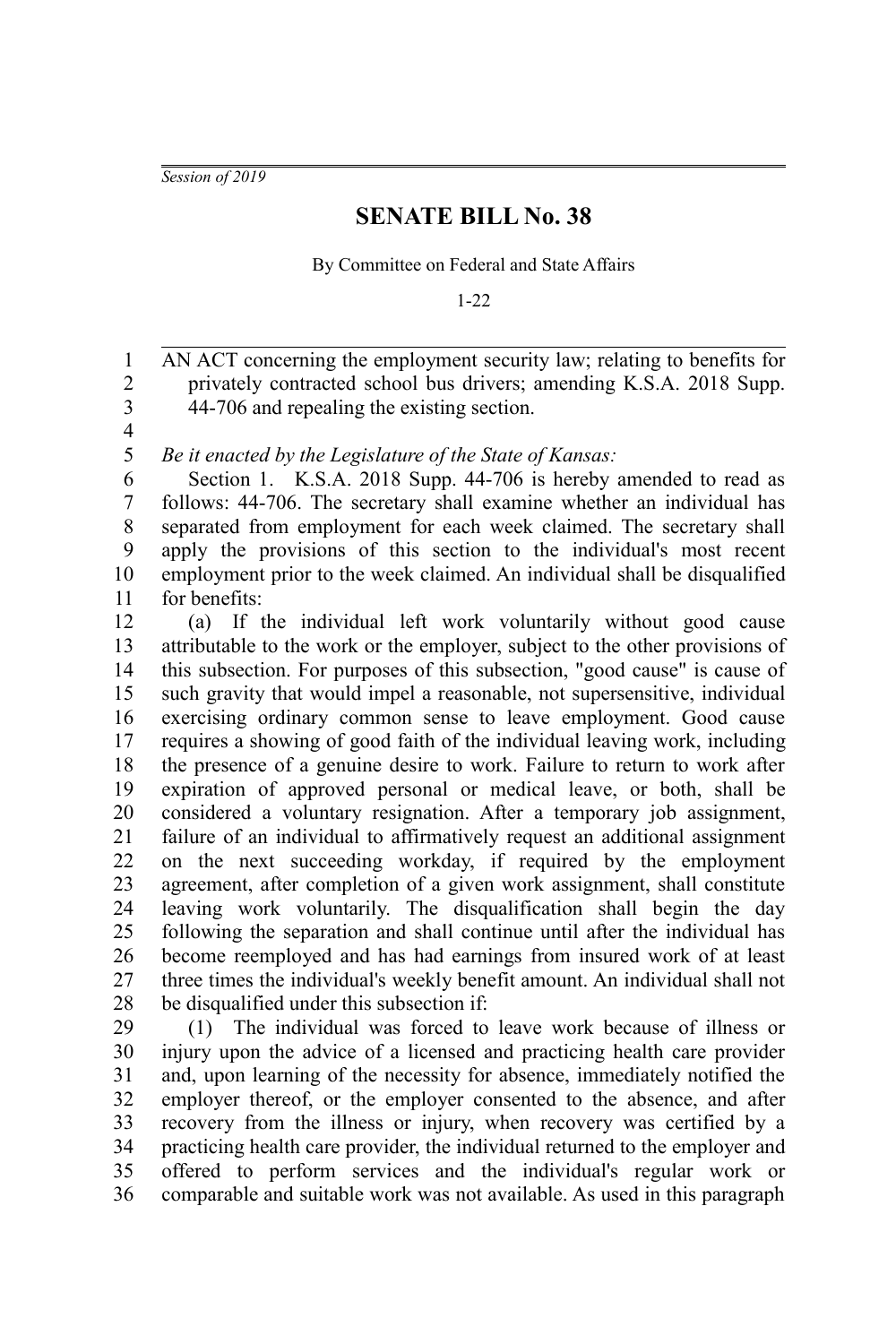"health care provider" means any person licensed by the proper licensing authority of any state to engage in the practice of medicine and surgery, osteopathy, chiropractic, dentistry, optometry, podiatry or psychology; 1 2 3

(2) the individual left temporary work to return to the regular employer; 4 5

(3) the individual left work to enlist in the armed forces of the United States, but was rejected or delayed from entry; 6 7

(4) the spouse of an individual who is a member of the armed forces of the United States who left work because of the voluntary or involuntary transfer of the individual's spouse from one job to another job, which is for the same employer or for a different employer, at a geographic location which makes it unreasonable for the individual to continue work at the individual's job. For the purposes of this provision the term "armed forces" means active duty in the army, navy, marine corps, air force, coast guard or any branch of the military reserves of the United States; 8 9 10 11 12 13 14 15

(5) the individual left work because of hazardous working conditions; in determining whether or not working conditions are hazardous for an individual, the degree of risk involved to the individual's health, safety and morals, the individual's physical fitness and prior training and the working conditions of workers engaged in the same or similar work for the same and other employers in the locality shall be considered; as used in this paragraph, "hazardous working conditions" means working conditions that could result in a danger to the physical or mental well-being of the individual; each determination as to whether hazardous working conditions exist shall include, but shall not be limited to, a consideration of: (A) The safety measures used or the lack thereof; and (B) the condition of equipment or lack of proper equipment; no work shall be considered hazardous if the working conditions surrounding the individual's work are the same or substantially the same as the working conditions generally prevailing among individuals performing the same or similar work for other employers engaged in the same or similar type of activity; 16 17 18 19 20 21 22 23 24 25 26 27 28 29 30 31

(6) the individual left work to enter training approved under section  $236(a)(1)$  of the federal trade act of 1974, provided the work left is not of a substantially equal or higher skill level than the individual's past adversely affected employment, as defined for purposes of the federal trade act of 1974, and wages for-such the work are not less than 80% of the individual's average weekly wage as determined for the purposes of the federal trade act of 1974; 32 33 34 35 36 37 38

(7) the individual left work because of unwelcome harassment of the individual by the employer or another employee of which the employing unit had knowledge and that would impel the average worker to give up such *the* worker's employment: 39 40 41 42

(8) the individual left work to accept better work; each determination 43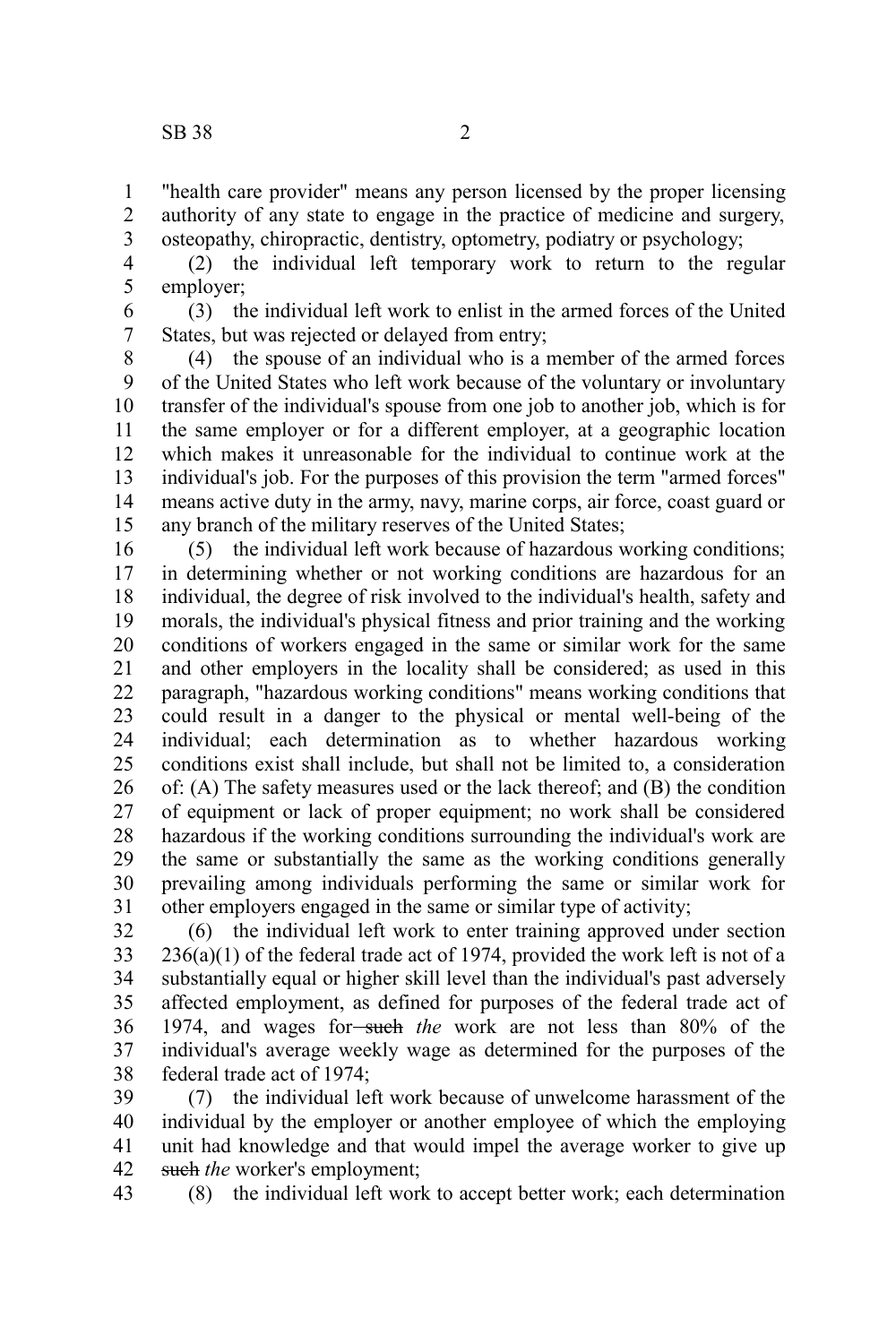as to whether or not the work accepted is better work shall include, but shall not be limited to, consideration of: (A) The rate of pay, the hours of work and the probable permanency of the work left as compared to the work accepted; (B) the cost to the individual of getting to the work left in comparison to the cost of getting to the work accepted; and (C) the distance from the individual's place of residence to the work accepted in comparison to the distance from the individual's residence to the work left; 1 2 3 4 5 6 7

(9) the individual left work as a result of being instructed or requested by the employer, a supervisor or a fellow employee to perform a service or commit an act in the scope of official job duties which is in violation of an ordinance or statute; 8 9 10 11

(10) the individual left work because of a substantial violation of the work agreement by the employing unit and, before the individual left, the individual had exhausted all remedies provided in-such the agreement for the settlement of disputes before terminating. For the purposes of this paragraph, a demotion based on performance does not constitute a violation of the work agreement; 12 13 14 15 16 17

(11) after making reasonable efforts to preserve the work, the individual left work due to a personal emergency of such nature and compelling urgency that it would be contrary to good conscience to impose a disqualification; or 18 19 20 21

(12) (A) the individual left work due to circumstances resulting from domestic violence, including: 22 23

(i) The individual's reasonable fear of future domestic violence at or en route to or from the individual's place of employment; 24 25

(ii) the individual's need to relocate to another geographic area in order to avoid future domestic violence; 26 27

(iii) the individual's need to address the physical, psychological and legal impacts of domestic violence; 28 29

(iv) the individual's need to leave employment as a condition of receiving services or shelter from an agency which provides support services or shelter to victims of domestic violence; or 30 31 32

(v) the individual's reasonable belief that termination of employment is necessary to avoid other situations which may cause domestic violence and to provide for the future safety of the individual or the individual's family. 33 34 35 36

(B) An individual may prove the existence of domestic violence by providing one of the following: 37 38

(i) A restraining order or other documentation of equitable relief by a court of competent jurisdiction; 39 40

(ii) a police record documenting the abuse;

41

(iii) documentation that the abuser has been convicted of one or more of the offenses enumerated in articles 34 and 35 of chapter 21 of the 42 43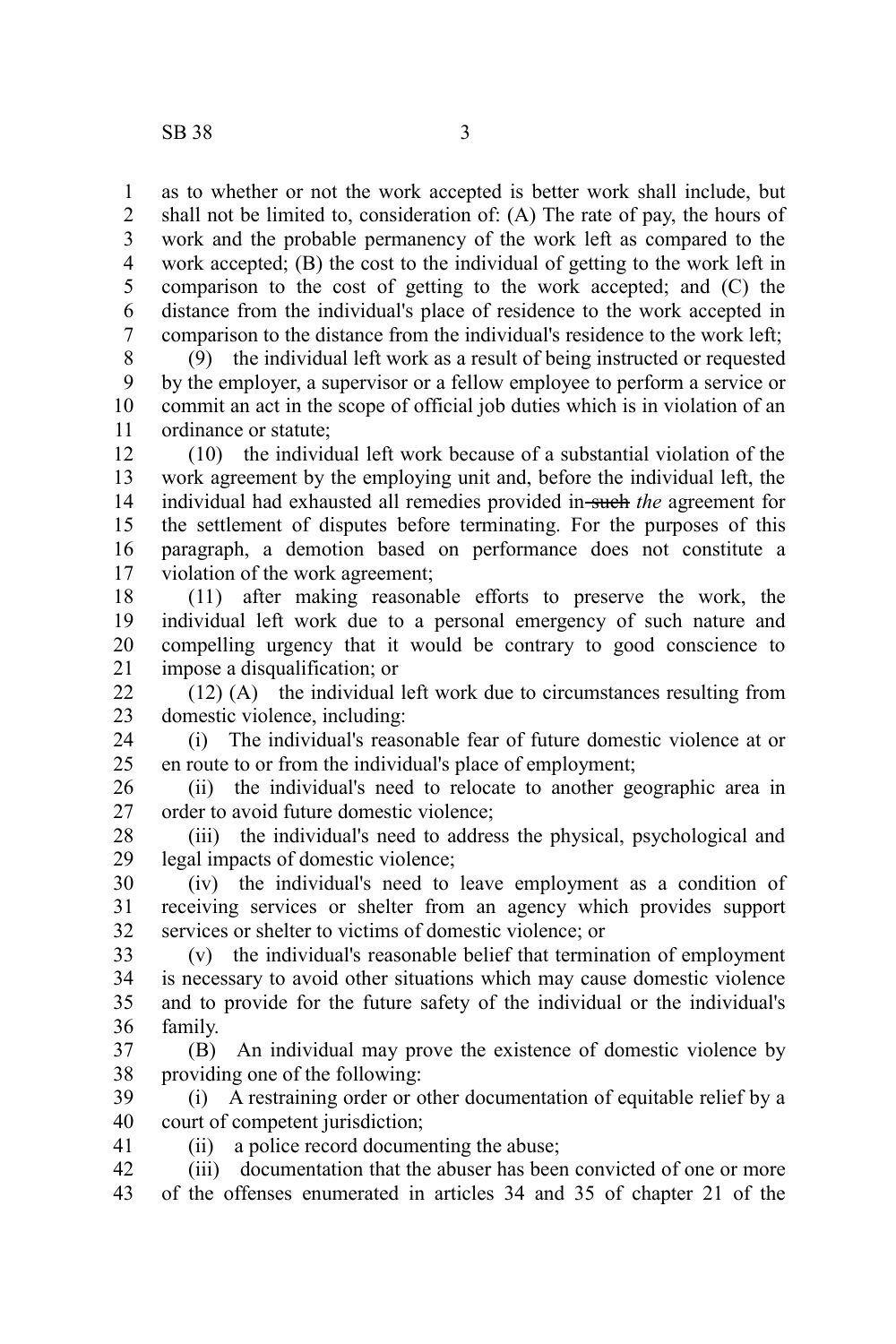Kansas Statutes Annotated, prior to their repeal, or articles 54 or 55 of chapter 21 of the Kansas Statutes Annotated, or K.S.A. 2018 Supp. 21- 6104, 21-6325, 21-6326 or 21-6418 through 21-6422, and amendments thereto, where the victim was a family or household member; 1 2 3 4

5

(iv) medical documentation of the abuse;

(v) a statement provided by a counselor, social worker, health care provider, clergy, shelter worker, legal advocate, domestic violence or sexual assault advocate or other professional who has assisted the individual in dealing with the effects of abuse on the individual or the individual's family; or 6 7 8 9 10

11

(vi) a sworn statement from the individual attesting to the abuse.

(C) No evidence of domestic violence experienced by an individual, including the individual's statement and corroborating evidence, shall be disclosed by the department of labor unless consent for disclosure is given by the individual. 12 13 14 15

(b) If the individual has been discharged or suspended for misconduct connected with the individual's work. The disqualification shall begin the day following the separation and shall continue until after the individual becomes reemployed and in cases where the disqualification is due to discharge for misconduct has had earnings from insured work of at least three times the individual's determined weekly benefit amount, except that if an individual is discharged for gross misconduct connected with the individual's work, such the individual shall be disqualified for benefits until-such *the* individual again becomes employed and has had earnings from insured work of at least eight times such *the* individual's determined weekly benefit amount. In addition, all wage credits attributable to the employment from which the individual was discharged for gross misconduct connected with the individual's work shall be canceled. No such cancellation of wage credits shall affect prior payments made as a result of a prior separation. 16 17 18 19 20 21 22 23 24 25 26 27 28 29 30

(1) For the purposes of this subsection, "misconduct" is defined as a violation of a duty or obligation reasonably owed the employer as a condition of employment including, but not limited to, a violation of a company rule, including a safety rule, if: (A) The individual knew or should have known about the rule; (B) the rule was lawful and reasonably related to the job; and (C) the rule was fairly and consistently enforced. 31 32 33 34 35 36

(2) (A) Failure of the employee to notify the employer of an absence and an individual's leaving work prior to the end of-such the individual's assigned work period without permission shall be considered prima facie evidence of a violation of a duty or obligation reasonably owed the employer as a condition of employment. 37 38 39 40 41

(B) For the purposes of this subsection, misconduct shall include, but not be limited to, violation of the employer's reasonable attendance 42 43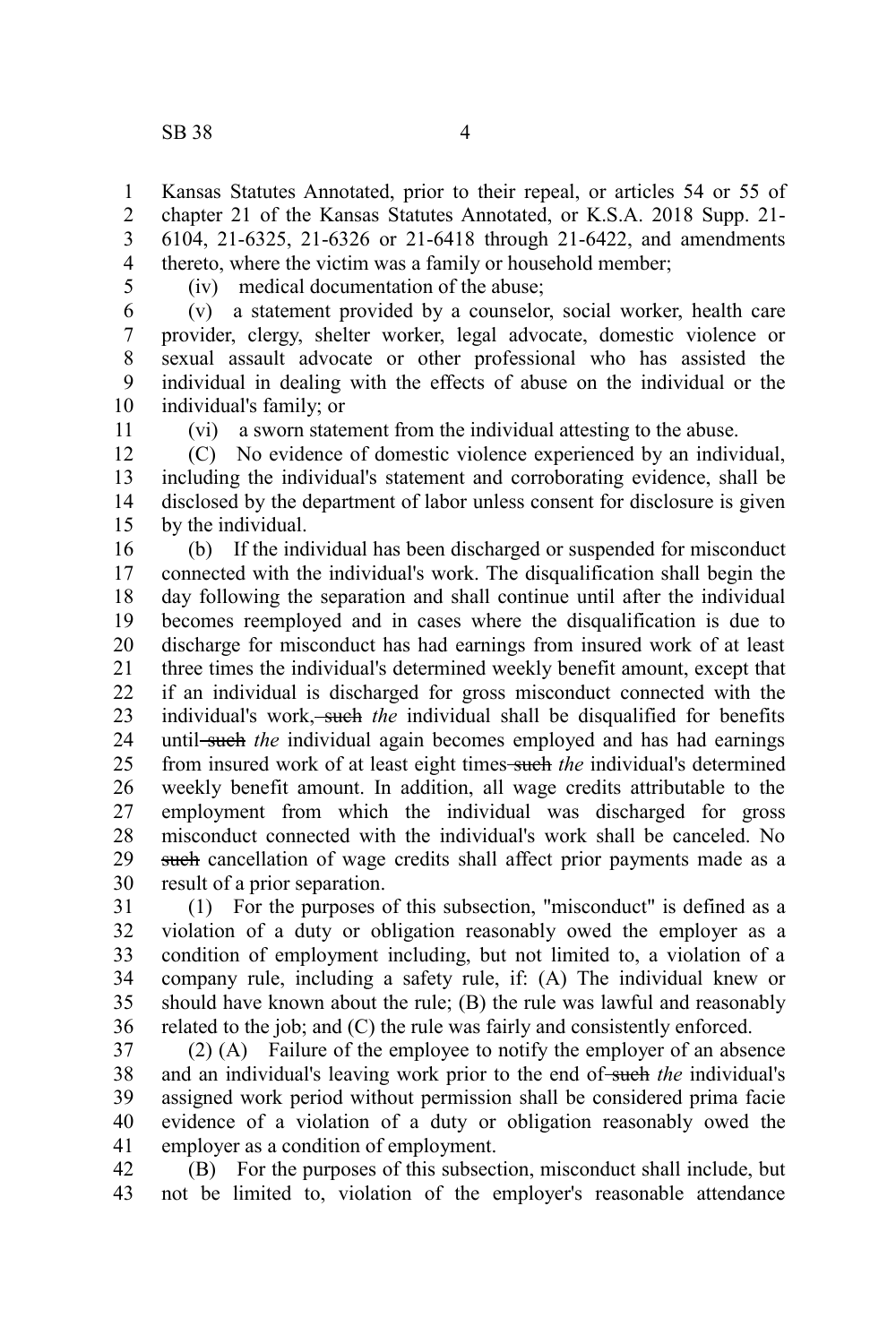expectations if the facts show: 1

2

(i) The individual was absent or tardy without good cause;

(ii) the individual had knowledge of the employer's attendance expectation; and 3 4

(iii) the employer gave notice to the individual that future absence or tardiness may or will result in discharge. 5 6

(C) For the purposes of this subsection, if an employee disputes being absent or tardy without good cause, the employee shall present evidence that a majority of the employee's absences or tardiness were for good cause. If the employee alleges that the employee's repeated absences or tardiness were the result of health related issues. **such** the evidence shall include documentation from a licensed and practicing health care provider as defined in subsection (a)(1). 7 8 9 10 11 12 13

(3) (A) The term "gross misconduct" as used in this subsection shall be construed to mean conduct evincing extreme, willful or wanton misconduct as defined by this subsection. Gross misconduct shall include, but not be limited to: (i) Theft; (ii) fraud; (iii) intentional damage to property; (iv) intentional infliction of personal injury; or (v) any conduct that constitutes a felony. 14 15 16 17 18 19

(B) For the purposes of this subsection, the following shall be conclusive evidence of gross misconduct: 20 21

(i) The use of alcoholic liquor, cereal malt beverage or a nonprescribed controlled substance by an individual while working;  $22$ 23

(ii) the impairment caused by alcoholic liquor, cereal malt beverage or a nonprescribed controlled substance by an individual while working; 24 25

(iii) a positive breath alcohol test or a positive chemical test, provided: 26 27

(a) The test was either:

28

(1) Required by law and was administered pursuant to the drug free workplace act, 41 U.S.C. § 701 et seq.; 29 30

(2) administered as part of an employee assistance program or other drug or alcohol treatment program in which the employee was participating voluntarily or as a condition of further employment; 31 32 33

(3) requested pursuant to a written policy of the employer of which the employee had knowledge and was a required condition of employment; 34 35 36

(4) required by law and the test constituted a required condition of employment for the individual's job; or 37 38

(5) there was reasonable suspicion to believe that the individual used, had possession of, or was impaired by alcoholic liquor, cereal malt beverage or a nonprescribed controlled substance while working; 39 40 41

(b) the test sample was collected either: 42

(1) As prescribed by the drug free workplace act, 41 U.S.C. § 701 et 43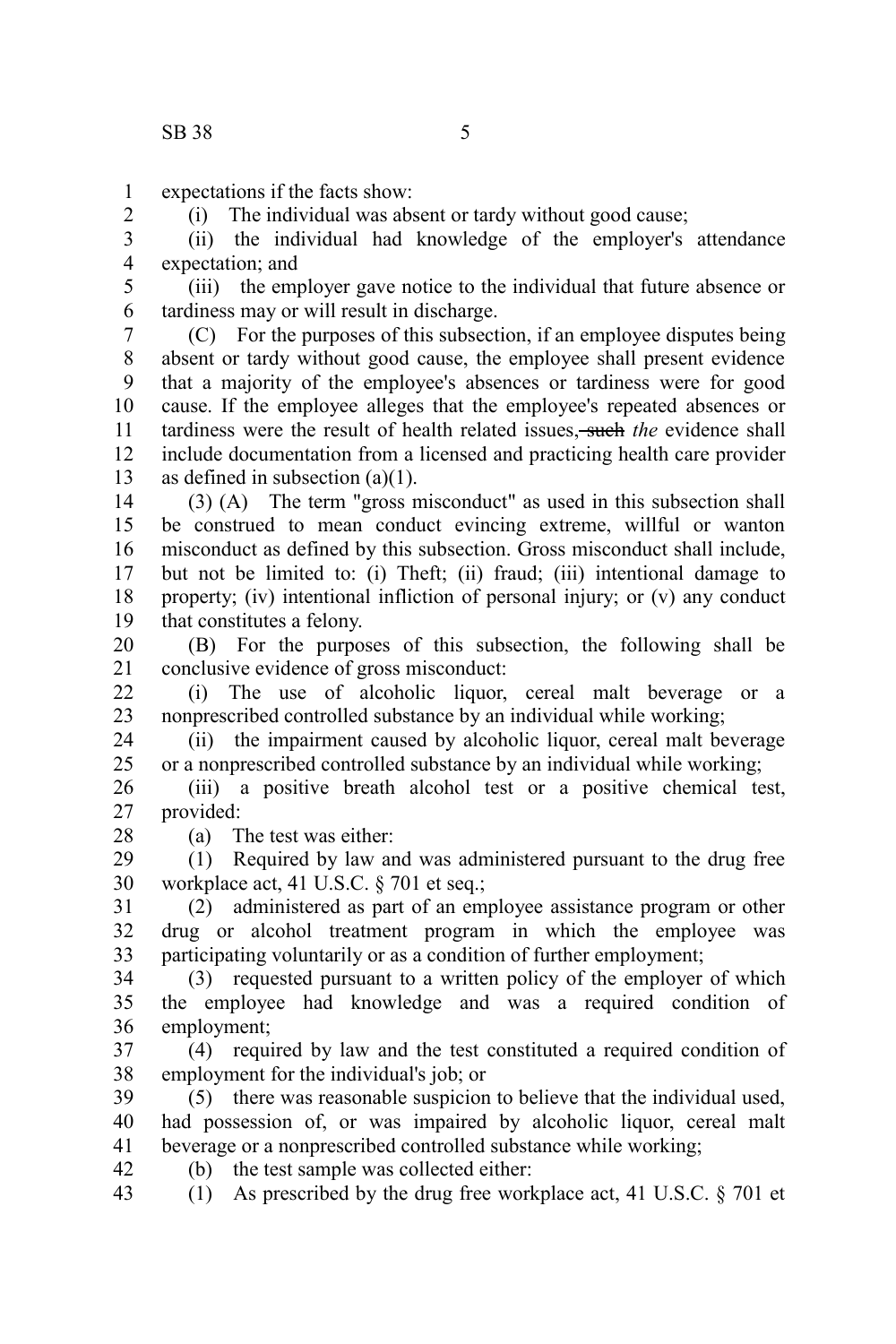seq.; 1

(2) as prescribed by an employee assistance program or other drug or alcohol treatment program in which the employee was participating voluntarily or as a condition of further employment; 2 3 4

(3) as prescribed by the written policy of the employer of which the employee had knowledge and which constituted a required condition of employment; 5 6 7

(4) as prescribed by a test which was required by law and which constituted a required condition of employment for the individual's job; or 8 9

(5) at a time contemporaneous with the events establishing probable cause; 10 11

(c) the collecting and labeling of a chemical test sample was performed by a licensed health care professional or any other individual certified pursuant to paragraph  $(b)(3)(A)(iii)(f)$  or authorized to collect or label test samples by federal or state law, or a federal or state rule or regulation having the force or effect of law, including law enforcement personnel; 12 13 14 15 16 17

(d) the chemical test was performed by a laboratory approved by the United States department of health and human services or licensed by the department of health and environment, except that a blood sample may be tested for alcohol content by a laboratory commonly used for that purpose by state law enforcement agencies; 18 19 20 21 22

(e) the chemical test was confirmed by gas chromatography, gas chromatography-mass spectroscopy or other comparably reliable analytical method, except that no such confirmation is required for a blood alcohol sample or a breath alcohol test; 23 24 25 26

(f) the breath alcohol test was administered by an individual trained to perform breath tests, the breath testing instrument used was certified and operated strictly according to a description provided by the manufacturers and the reliability of the instrument performance was assured by testing with alcohol standards; and 27 28 29 30 31

(g) the foundation evidence establishes, beyond a reasonable doubt, that the test results were from the sample taken from the individual; 32 33

(iv) an individual's refusal to submit to a chemical test or breath alcohol test, provided: 34 35

(a) The test meets the standards of the drug free workplace act, 41 U.S.C. § 701 et seq.; 36 37

(b) the test was administered as part of an employee assistance program or other drug or alcohol treatment program in which the employee was participating voluntarily or as a condition of further employment; 38 39 40 41

(c) the test was otherwise required by law and the test constituted a required condition of employment for the individual's job; 42 43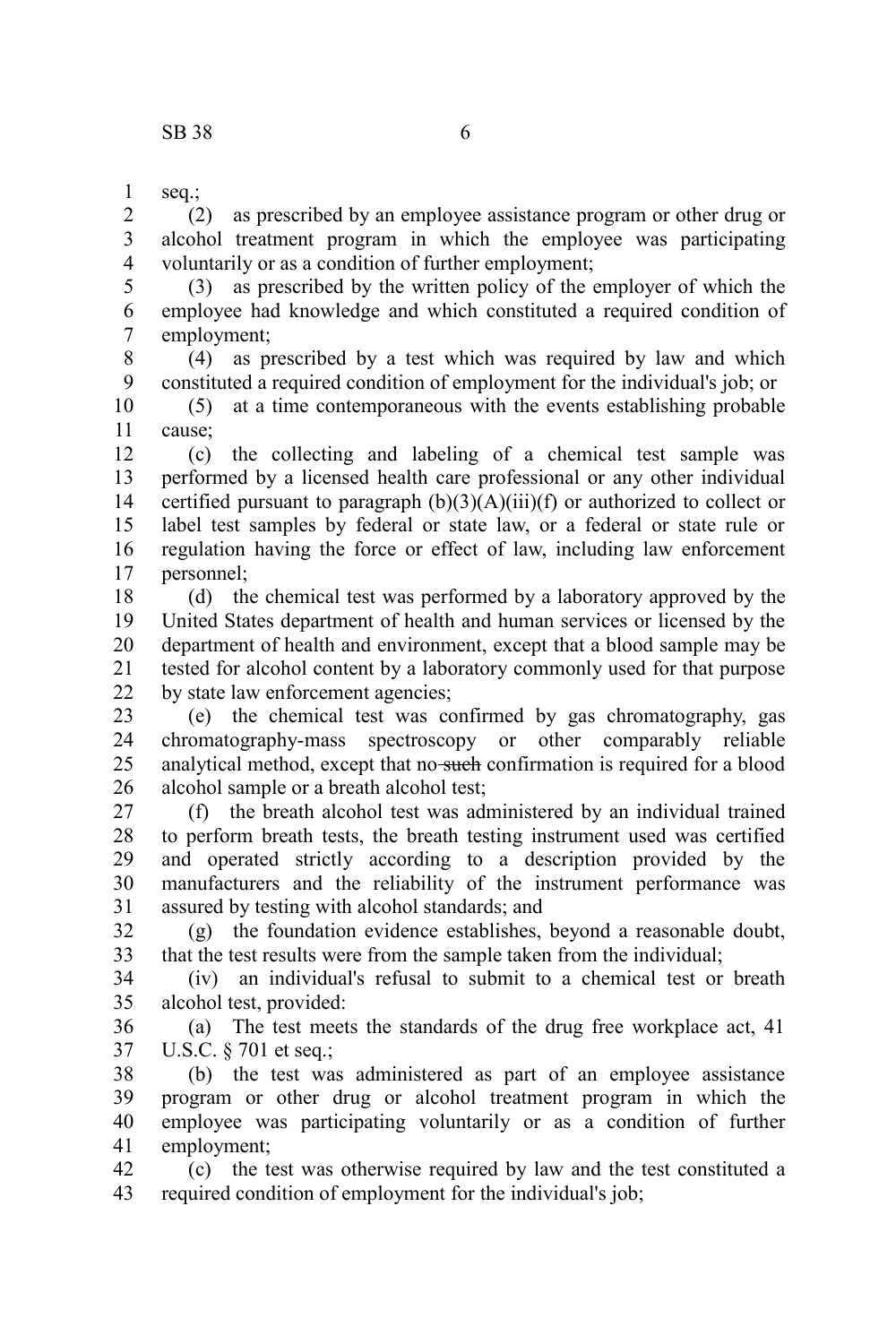## SB 38 7

8

(d) the test was requested pursuant to a written policy of the employer of which the employee had knowledge and was a required condition of employment; or 1 2 3

(e) there was reasonable suspicion to believe that the individual used, possessed or was impaired by alcoholic liquor, cereal malt beverage or a nonprescribed controlled substance while working; 4 5 6 7

(v) an individual's dilution or other tampering of a chemical test.

(C) For purposes of this subsection:

(i) "Alcohol concentration" means the number of grams of alcohol per 210 liters of breath; 9 10

(ii) "alcoholic liquor" shall be defined as provided in K.S.A. 41-102, and amendments thereto; 11 12

(iii) "cereal malt beverage" shall be defined as provided in K.S.A. 41- 2701, and amendments thereto; 13 14

(iv) "chemical test" shall include, but is not limited to, tests of urine, blood or saliva; 15 16

(v) "controlled substance" shall be defined as provided in K.S.A. 2018 Supp. 21-5701, and amendments thereto; 17 18

(vi) "required by law" means required by a federal or state law, a federal or state rule or regulation having the force and effect of law, a county resolution or municipal ordinance, or a policy relating to public safety adopted in an open meeting by the governing body of any special district or other local governmental entity; 19 20 21 22 23

(vii) "positive breath test" shall mean a test result showing an alcohol concentration of 0.04 or greater, or the levels listed in 49 C.F.R. part 40, if applicable, unless the test was administered as part of an employee assistance program or other drug or alcohol treatment program in which the employee was participating voluntarily or as a condition of further employment, in which case "positive chemical test" shall mean a test result showing an alcohol concentration at or above the levels provided for in the assistance or treatment program; 24 25 26 27 28 29 30 31

(viii) "positive chemical test" shall mean a chemical result showing a concentration at or above the levels listed in K.S.A. 44-501, and amendments thereto, or 49 C.F.R. part 40, as applicable, for the drugs or abuse listed therein, unless the test was administered as part of an employee assistance program or other drug or alcohol treatment program in which the employee was participating voluntarily or as a condition of further employment, in which case "positive chemical test" shall mean a chemical result showing a concentration at or above the levels provided for in the assistance or treatment program. 32 33 34 35 36 37 38 39 40

(4) An individual shall not be disqualified under this subsection if the individual is discharged under the following circumstances: 41 42

(A) The employer discharged the individual after learning the 43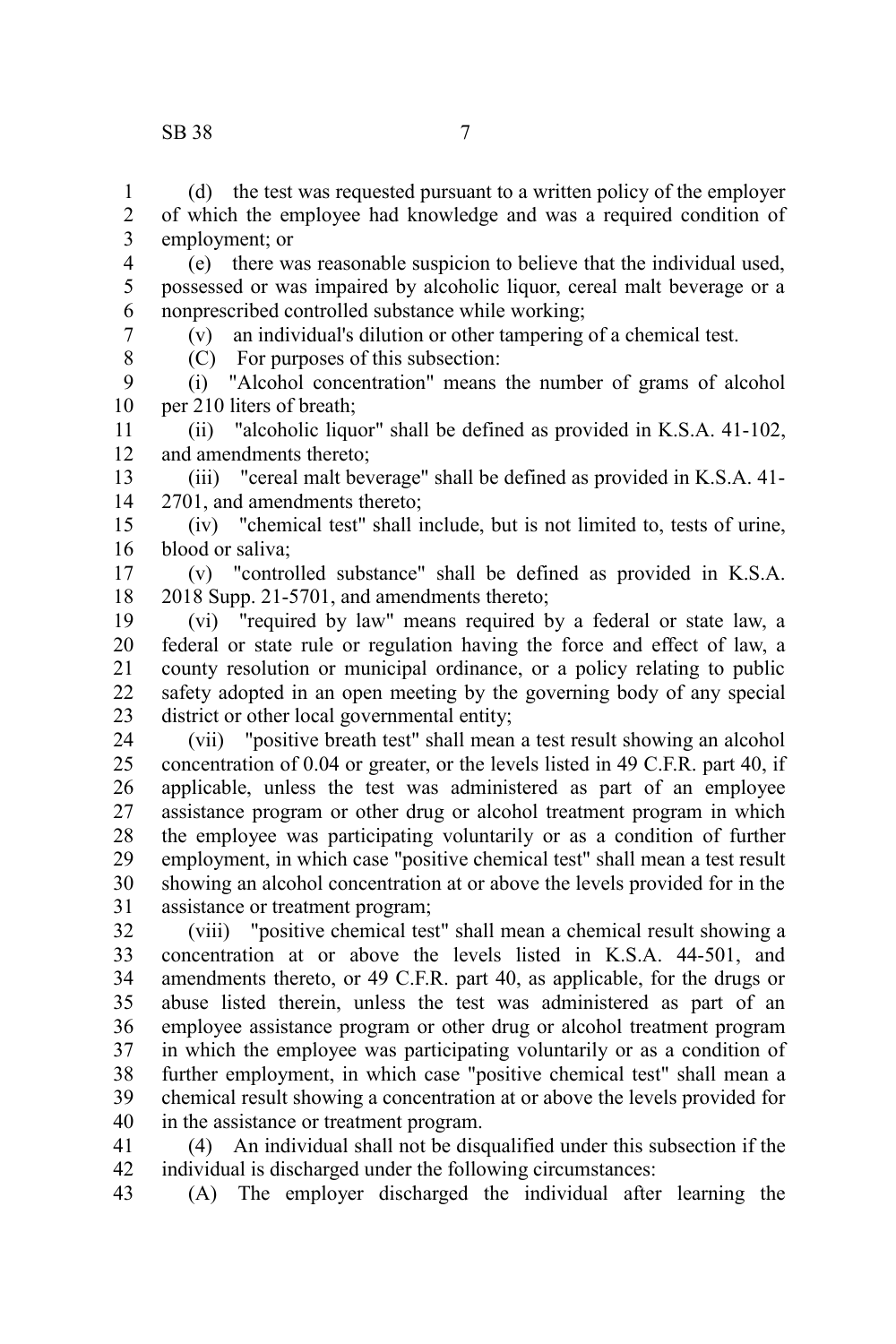8

11 12

individual was seeking other work or when the individual gave notice of future intent to quit, except that the individual shall be disqualified after the time at which-such the individual intended to quit and any individual who commits misconduct after-such the individual gives notice-to-such of *the* individual's intent to quit shall be disqualified; 1 2 3 4 5

(B) the individual was making a good-faith effort to do the assigned work but was discharged due to: 6 7

(i) Inefficiency;

(ii) unsatisfactory performance due to inability, incapacity or lack of training or experience; 9 10

(iii) isolated instances of ordinary negligence or inadvertence;

(iv) good-faith errors in judgment or discretion; or

(v) unsatisfactory work or conduct due to circumstances beyond the individual's control; or 13 14

(C) the individual's refusal to perform work in excess of the contract of hire. 15 16

(c) If the individual has failed, without good cause, to either apply for suitable work when so directed by the employment office of the secretary of labor, or to accept suitable work when offered to the individual by the employment office, the secretary of labor, or an employer,-such the disqualification shall begin with the week in which—such the failure occurred and shall continue until the individual becomes reemployed and has had earnings from insured work of at least three times-such the individual's determined weekly benefit amount. In determining whether or not any work is suitable for an individual, the secretary of labor, or a person or persons designated by the secretary, shall consider the degree of risk involved to health, safety and morals, physical fitness and prior training, experience and prior earnings, length of unemployment and prospects for securing local work in the individual's customary occupation or work for which the individual is reasonably fitted by training or experience, and the distance of the available work from the individual's residence. Notwithstanding any other provisions of this act, an otherwise eligible individual shall not be disqualified for refusing an offer of suitable employment, or failing to apply for suitable employment when notified by an employment office, or for leaving the individual's most recent work accepted during approved training, including training approved under section  $236(a)(1)$  of the trade act of 1974, if the acceptance of or applying for suitable employment or continuing such the *individual's most recent* work would require the individual to terminate approved training and no work shall be deemed suitable and benefits shall not be denied under this act to any otherwise eligible individual for refusing to accept new work under any of the following conditions: (1) If the position offered is vacant due directly to a strike, lockout or other labor dispute; (2) if the 17 18 19 20 21 22 23 24 25 26 27 28 29 30 31 32 33 34 35 36 37 38 39 40 41 42 43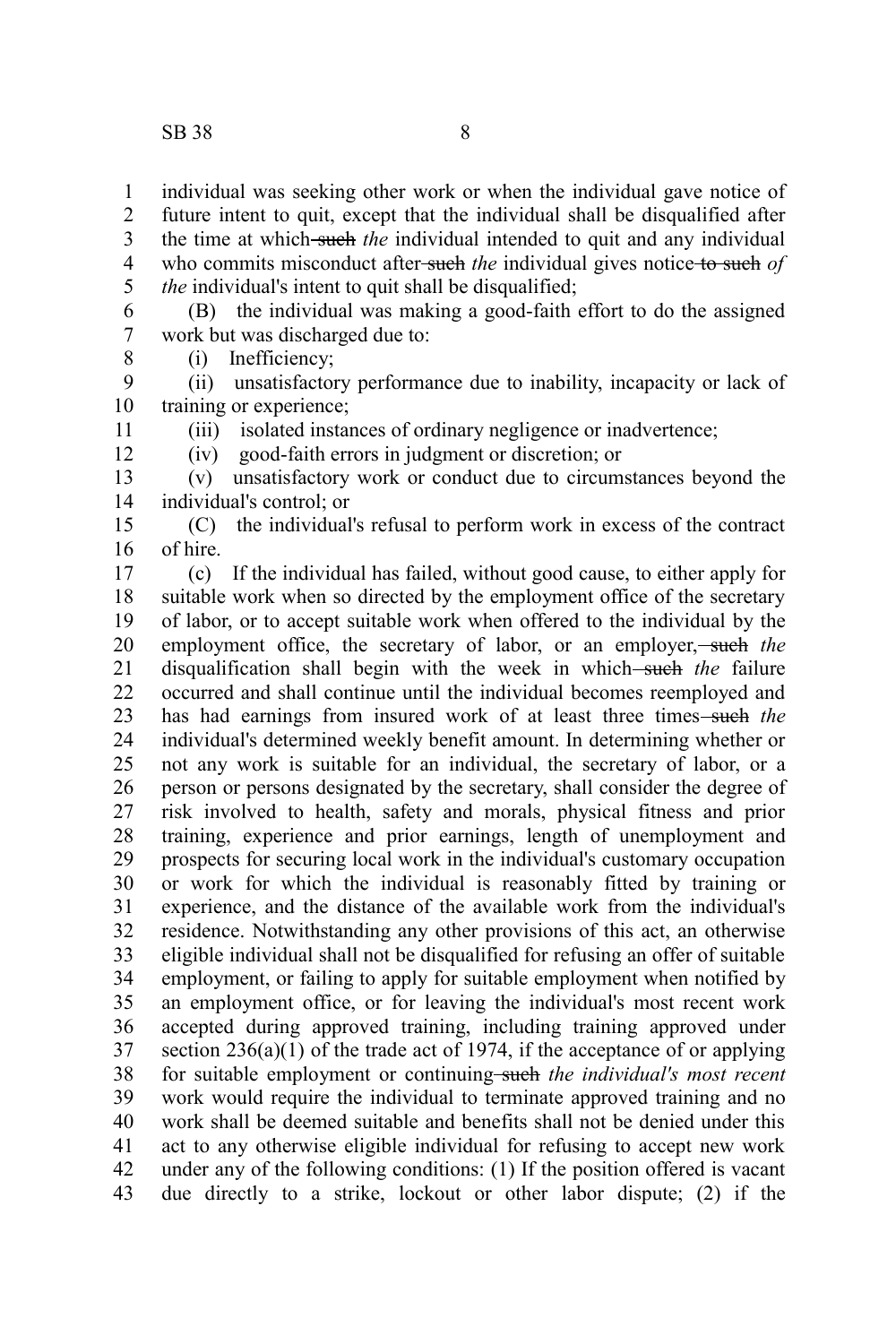remuneration, hours or other conditions of the work offered are substantially less favorable to the individual than those prevailing for similar work in the locality; (3) if as a condition of being employed, the individual would be required to join or to resign from or refrain from joining any labor organization; and (4) if the individual left employment as a result of domestic violence, and the position offered does not reasonably accommodate the individual's physical, psychological, safety, or legal needs relating to such *the* domestic violence.

(d) For any week with respect to which the secretary of labor, or a person or persons designated by the secretary, finds that the individual's unemployment is due to a stoppage of work which exists because of a labor dispute or there would have been a work stoppage had normal operations not been maintained with other personnel previously and currently employed by the same employer at the factory, establishment or other premises at which the individual is or was last employed, except that this subsection (d) shall not apply if it is shown to the satisfaction of the secretary of labor, or a person or persons designated by the secretary, that: (1) The individual is not participating in or financing or directly interested in the labor dispute which caused the stoppage of work; and (2) the individual does not belong to a grade or class of workers of which, immediately before the commencement of the stoppage, there were members employed at the premises at which the stoppage occurs any of whom are participating in or financing or directly interested in the dispute. If in any case separate branches of work which are commonly conducted as separate businesses in separate premises are conducted in separate departments of the same premises, each-such *separate* department shall, for the purpose of this subsection be deemed to be a separate factory, establishment or other premises. For the purposes of this subsection, failure or refusal to cross a picket line or refusal for any reason during the continuance of such the labor dispute to accept the individual's available and customary work at the factory, establishment or other premises where the individual is or was last employed shall be considered as participation and interest in the labor dispute. 9 10 11 12 13 14 15 16 17 18 19 20 21 22 23 24 25 26 27 28 29 30 31 32 33

(e) For any week with respect to which or a part of which the individual has received or is seeking unemployment benefits under the unemployment compensation law of any other state or of the United States, except that if the appropriate agency of such the other state or the United States finally determines that the individual is not entitled to-such *the* unemployment benefits, this disqualification shall not apply. 34 35 36 37 38 39

(f) For any week with respect to which the individual is entitled to receive any unemployment allowance or compensation granted by the United States under an act of congress to ex-service men and women in recognition of former service with the military or naval services of the 40 41 42 43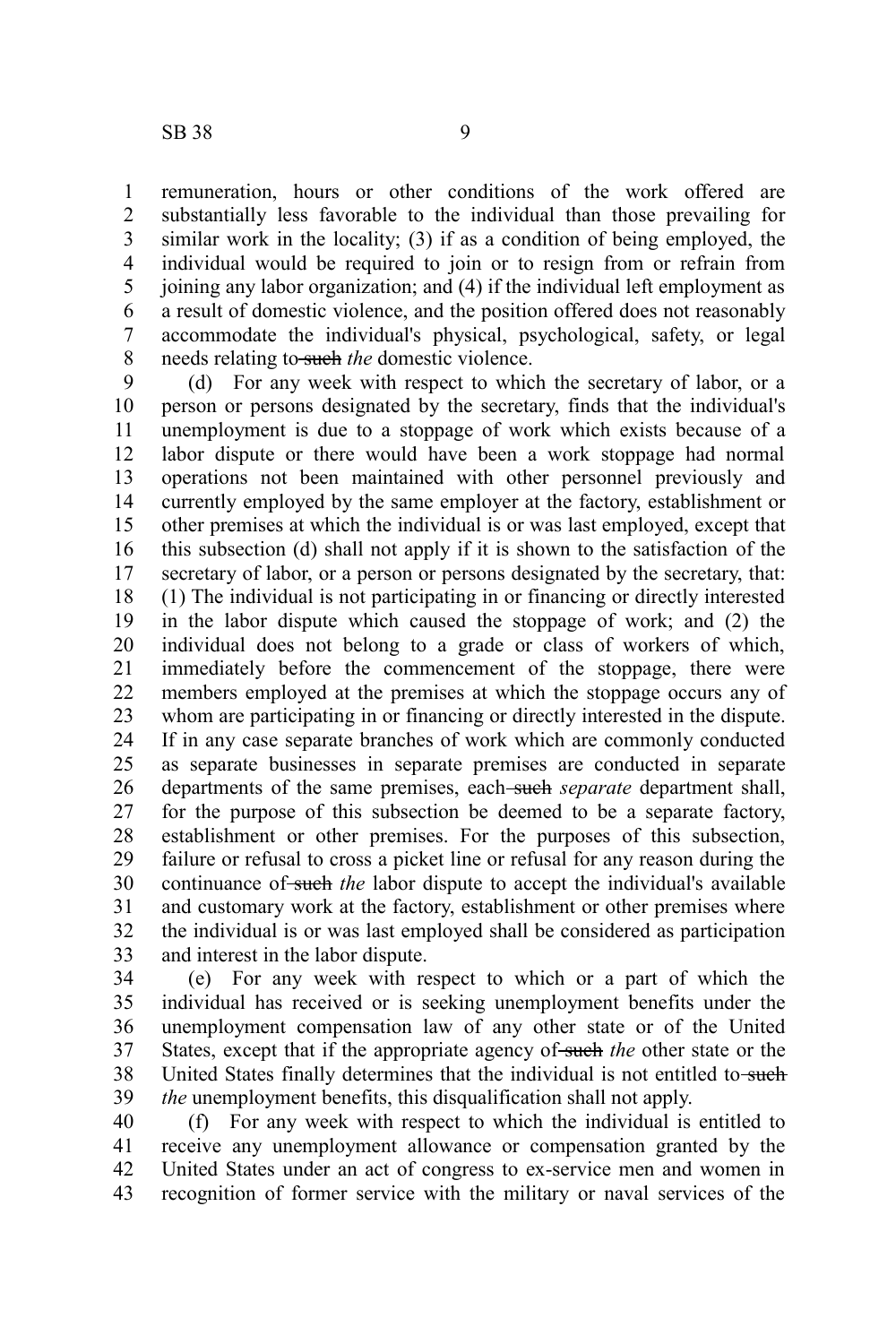United States. 1

(g) For the period of five years beginning with the first day following the last week of unemployment for which the individual received benefits, or for five years from the date the act was committed, whichever is the later, if the individual, or another in-such the individual's behalf with the knowledge of the individual, has knowingly made a false statement or representation, or has knowingly failed to disclose a material fact to obtain or increase benefits under this act or any other unemployment compensation law administered by the secretary of labor. In addition to the penalties set forth in K.S.A. 44-719, and amendments thereto, an individual who has knowingly made a false statement or representation or who has knowingly failed to disclose a material fact to obtain or increase benefits under this act or any other unemployment compensation law administered by the secretary of labor shall be liable for a penalty in the amount equal to 25% of the amount of benefits unlawfully received. Notwithstanding any other provision of law, such the penalty shall be deposited into the employment security trust fund. 2 3 4 5 6 7 8 9 10 11 12 13 14 15 16 17

(h) For any week with respect to which the individual is receiving compensation for temporary total disability or permanent total disability under the workmen's compensation law of any state or under a similar law of the United States. 18 19 20 21

(i) For any week of unemployment on the basis of service in an instructional, research or principal administrative capacity for an educational institution as defined in K.S.A.  $44-703(v)$ , and amendments thereto, if such *the* week begins during the period between two successive academic years or terms or, when an agreement provides instead for a similar period between two regular but not successive terms during-such *that* period or during a period of paid sabbatical leave provided for in the individual's contract, if the individual performs-such the services in the first of-such the academic years or terms and there is a contract or a reasonable assurance that-such the individual will perform services in-any such *an instructional, research or principal administrative* capacity for any educational institution in the second of such the academic years or terms. 22 23 24 25 26 27 28 29 30 31 32 33 34

(j) For any week of unemployment on the basis of service in any capacity other than service in an instructional, research, or administrative capacity in an educational institution, as defined in K.S.A.  $44-703(v)$ , and amendments thereto, if such the week begins during the period between two successive academic years or terms if the individual performs such *the* services in the first of such the successive academic years or terms and there is a reasonable assurance that the individual will perform such *the* services in the second of such the successive academic years or terms, except that if benefits are denied to the individual under this subsection 35 36 37 38 39 40 41 42 43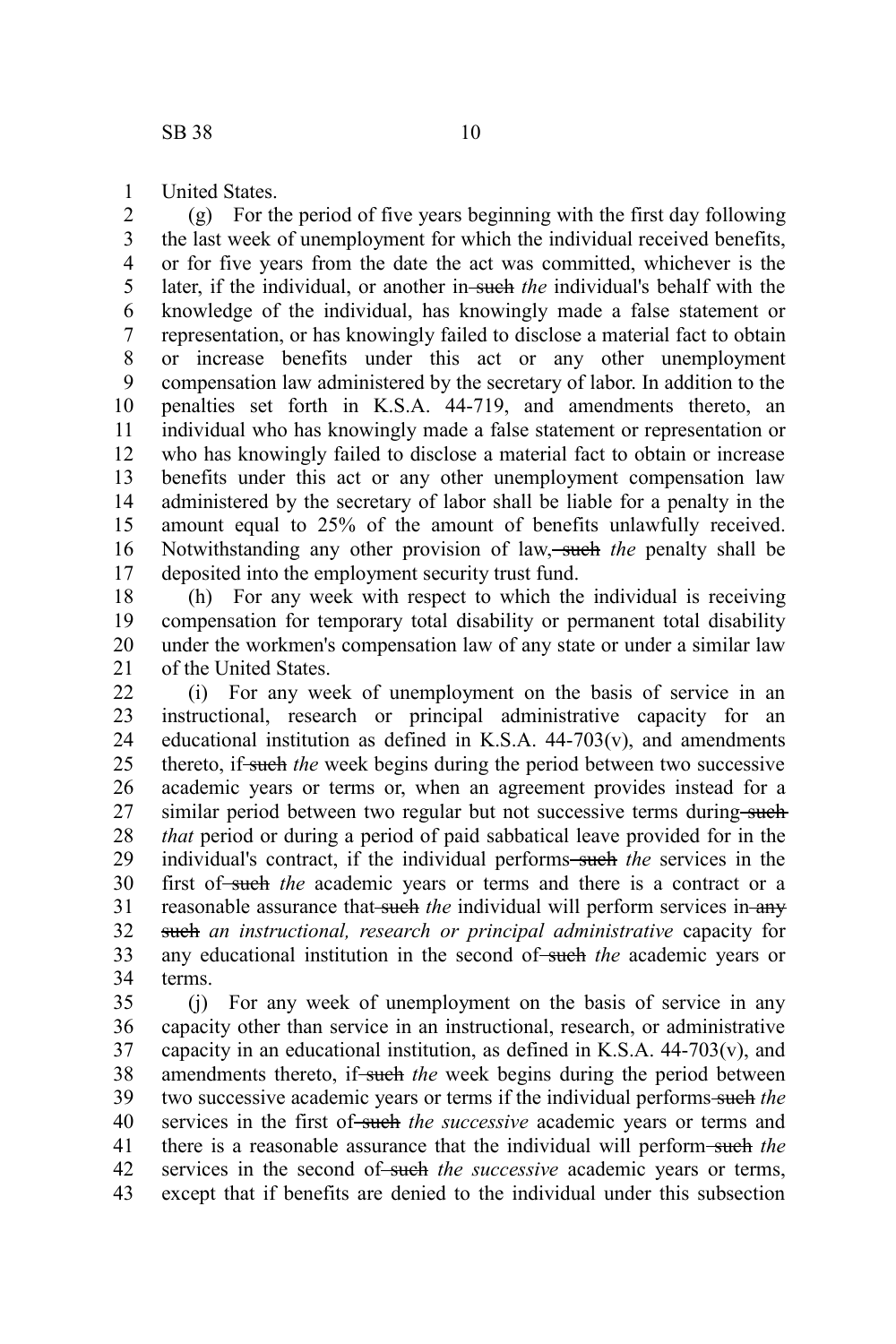and the individual was not offered an opportunity to perform-such the services for the educational institution for the second of such the *successive* academic years or terms, such the individual shall be entitled to a retroactive payment of benefits for each week for which the individual filed a timely claim for benefits and for which benefits were denied solely by reason of this subsection. 1 2 3 4 5 6

(k) For any week of unemployment on the basis of service in any capacity for an educational institution as defined in K.S.A.  $44-703(v)$ , and amendments thereto, if-such the week begins during an established and customary vacation period or holiday recess, if the individual performs services in the period immediately before<del> such</del> the vacation period or holiday recess and there is a reasonable assurance that-such the individual will perform-such the services in the period immediately following-such *the* vacation period or holiday recess. 7 8 9 10 11 12 13 14

(l) For any week of unemployment on the basis of any services, substantially all of which consist of participating in sports or athletic events or training or preparing to so participate, if-such the week begins during the period between two successive sport seasons or similar period if such *the* individual performed services in the first of-such *the successive* seasons or similar periods and there is a reasonable assurance that such *the* individual will perform such the services in the later of such the *successive* seasons or similar periods. 15 16 17 18 19 20 21 22

(m) For any week on the basis of services performed by an alien unless<del> such</del> the alien is an individual who was lawfully admitted for permanent residence at the time<del>-such</del> the services were performed, was lawfully present for purposes of performing-such the services, or was permanently residing in the United States under color of law at the time such *the* services were performed, including an alien who was lawfully present in the United States as a result of the application of the provisions of section  $212(d)(5)$  of the federal immigration and nationality act. Any data or information required of individuals applying for benefits to determine whether benefits are not payable to them because of their alien status shall be uniformly required from all applicants for benefits. In the case of an individual whose application for benefits would otherwise be approved, no determination that benefits to such the individual are not payable because of such the individual's alien status shall be made except upon a preponderance of the evidence. 23 24 25 26 27 28 29 30 31 32 33 34 35 36 37

(n) For any week in which an individual is receiving a governmental or other pension, retirement or retired pay, annuity or other similar periodic payment under a plan maintained by a base period employer and to which the entire contributions were provided by such *the* employer, except that: (1) If the entire contributions to-such the plan were provided by the base period employer but-such the individual's weekly benefit 38 39 40 41 42 43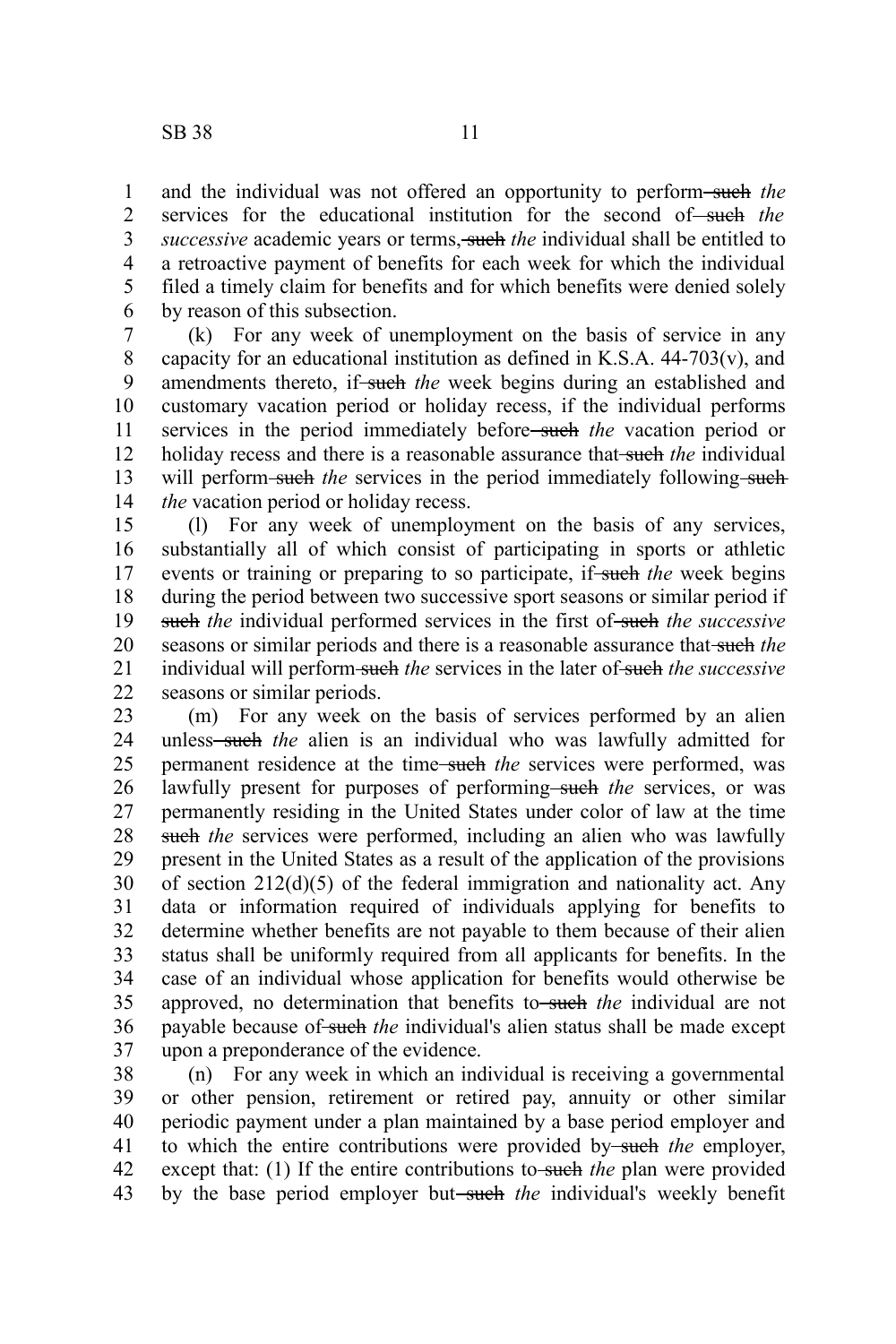amount exceeds–such the governmental or other pension, retirement or retired pay, annuity or other similar periodic payment attributable to-such *the* week, the weekly benefit amount payable to the individual shall be reduced, but not below zero, by an amount equal to the amount of such the pension, retirement or retired pay, annuity or other similar periodic payment which is attributable to-such *the* week; or (2) if only a portion of contributions to such *the* plan were provided by the base period employer, the weekly benefit amount payable to such the individual for such the week shall be reduced, but not below zero, by the prorated weekly amount of the pension, retirement or retired pay, annuity or other similar periodic payment after deduction of that portion of the pension, retirement or retired pay, annuity or other similar periodic payment that is directly attributable to the percentage of the contributions made to the plan by-such *the* individual; or (3) if the entire contributions to the plan were provided by such *the* individual, or by the individual and an employer, or any person or organization, who is not a base period employer, no reduction in the weekly benefit amount payable to the individual for such *the* week shall be made under this subsection; or (4) whatever portion of contributions to such *the* plan were provided by the base period employer, if the services performed for the employer by such *the* individual during the base period, or remuneration received for the services, did not affect the individual's eligibility for, or increased the amount of, such *the* pension, retirement or retired pay, annuity or other similar periodic payment, no reduction in the weekly benefit amount payable to the individual for-such *the* week shall be made under this subsection. No reduction shall be made for payments made under the social security act or railroad retirement act of 1974. 1 2 3 4 5 6 7 8 9 10 11 12 13 14 15 16 17 18 19 20 21 22 23 24 25 26

(o) For any week of unemployment on the basis of services performed in any capacity and under any of the circumstances described in subsection (i), (j) or (k) which an individual performed in an educational institution while in the employ of an educational service agency. For the purposes of this subsection, the term "educational service agency" means a governmental agency or entity which is established and operated exclusively for the purpose of providing-such the services to one or more educational institutions. 27 28 29 30 31 32 33 34

(p) For any week of unemployment on the basis of service as a school bus or other motor vehicle driver employed by a private contractor totransport pupils, students and school personnel to or from school-related functions or activities for an educational institution, as defined in K.S.A.  $44-703(v)$ , and amendments thereto, if such week begins during the period between two successive academic years or during a similar period between two regular terms, whether or not successive, if the individual has a contract or contracts, or a reasonable assurance thereof, to perform services in any such capacity with a private contractor for any educational 35 36 37 38 39 40 41 42 43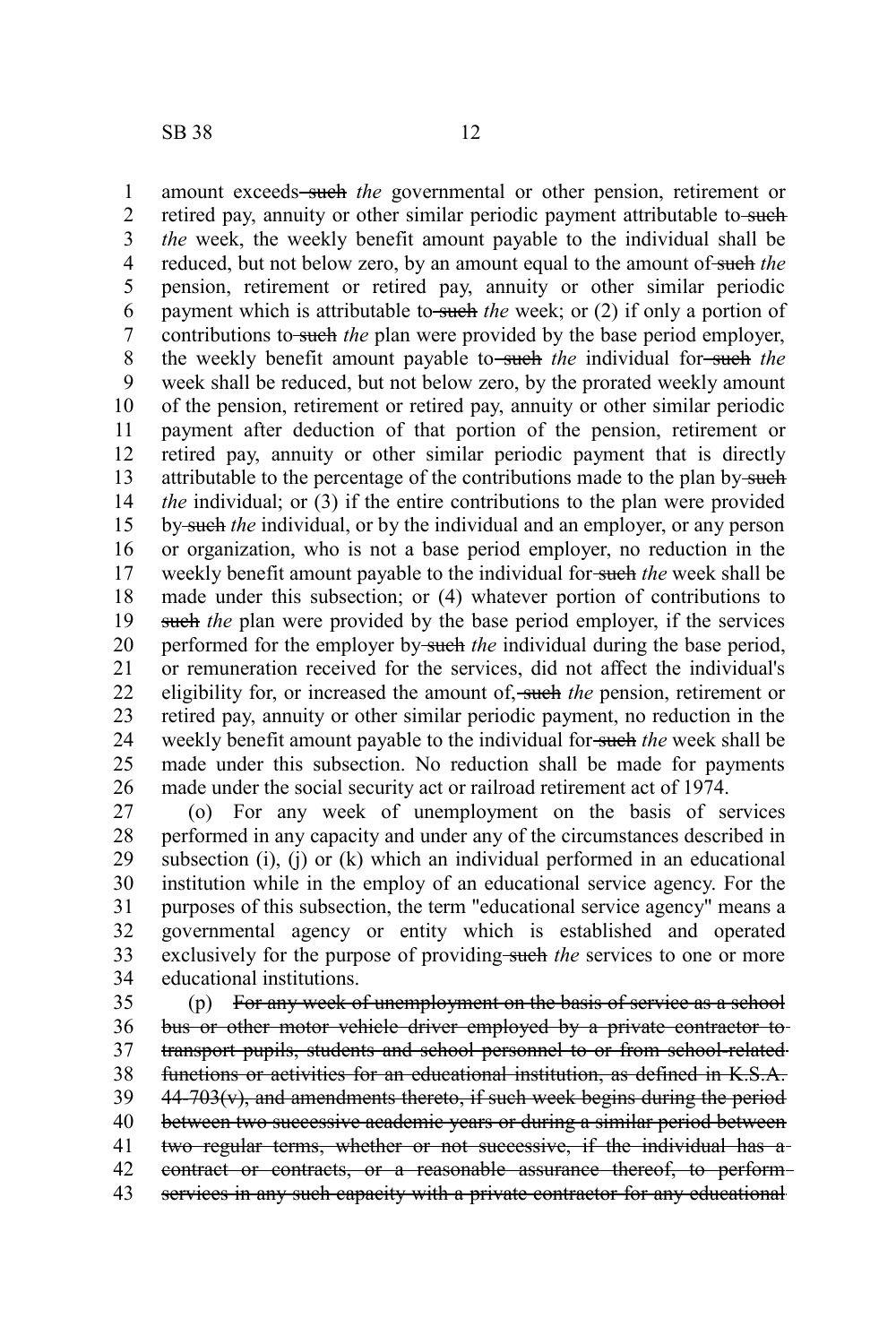institution for both such academic years or both such terms. An individual 1

shall not be disqualified for benefits as provided in this subsection for any 2

week of unemployment on the basis of service as a bus or other motorvehicle driver employed by a private contractor to transport persons to or 3 4

from nonschool-related functions or activities. 5

 $\left(\frac{q}{r}\right)$  For any week of unemployment on the basis of services performed by the individual in any capacity and under any of the circumstances described in subsection (i), (j), (k) or (o) which are provided to or on behalf of an educational institution, as defined in K.S.A. 44-  $703(v)$ , and amendments thereto, while the individual is in the employ of an employer which is a governmental entity, Indian tribe or any employer described in section  $501(c)(3)$  of the federal internal revenue code of 1986 which is exempt from income under section 501(a) of the code. 6 7 8 9 10 11 12 13

 $(r)(q)$  For any week in which an individual is registered at and attending an established school, training facility or other educational institution, or is on vacation during or between two successive academic years or terms. An individual shall not be disqualified for benefits as provided in this subsection provided: 14 15 16 17 18

(1) The individual was engaged in full-time employment concurrent with the individual's school attendance; 19 20

(2) the individual is attending approved training as defined in K.S.A. 44-703(s), and amendments thereto; or 21  $22$ 

(3) the individual is attending evening, weekend or limited day time classes, which would not affect availability for work, and is otherwise eligible under K.S.A. 44-705(c), and amendments thereto. 23 24 25

 $\left(\frac{s}{r}\right)$  For any week with respect to which an individual is receiving or has received remuneration in the form of a back pay award or settlement. The remuneration shall be allocated to the week or weeks in the manner as specified in the award or agreement, or in the absence of such specificity in the award or agreement, such the remuneration shall be allocated to the week or weeks in which such *the* remuneration, in the judgment of the secretary, would have been paid. 26 27 28 29 30 31 32

(1) For any such weeks *week* that an individual receives remuneration in the form of a back pay award or settlement, an overpayment will be established in the amount of unemployment benefits paid and shall be collected from the claimant. 33 34 35 36

(2) If an employer chooses to withhold from a back pay award or settlement, amounts paid to a claimant while they claimed unemployment benefits, such *the* employer shall pay the department the amount withheld. With respect to such the amount, the secretary shall have available all of the collection remedies authorized or provided in K.S.A. 44-717, and amendments thereto. 37 38 39 40 41 42

43

(t)*(s)* (1) Any applicant for or recipient of unemployment benefits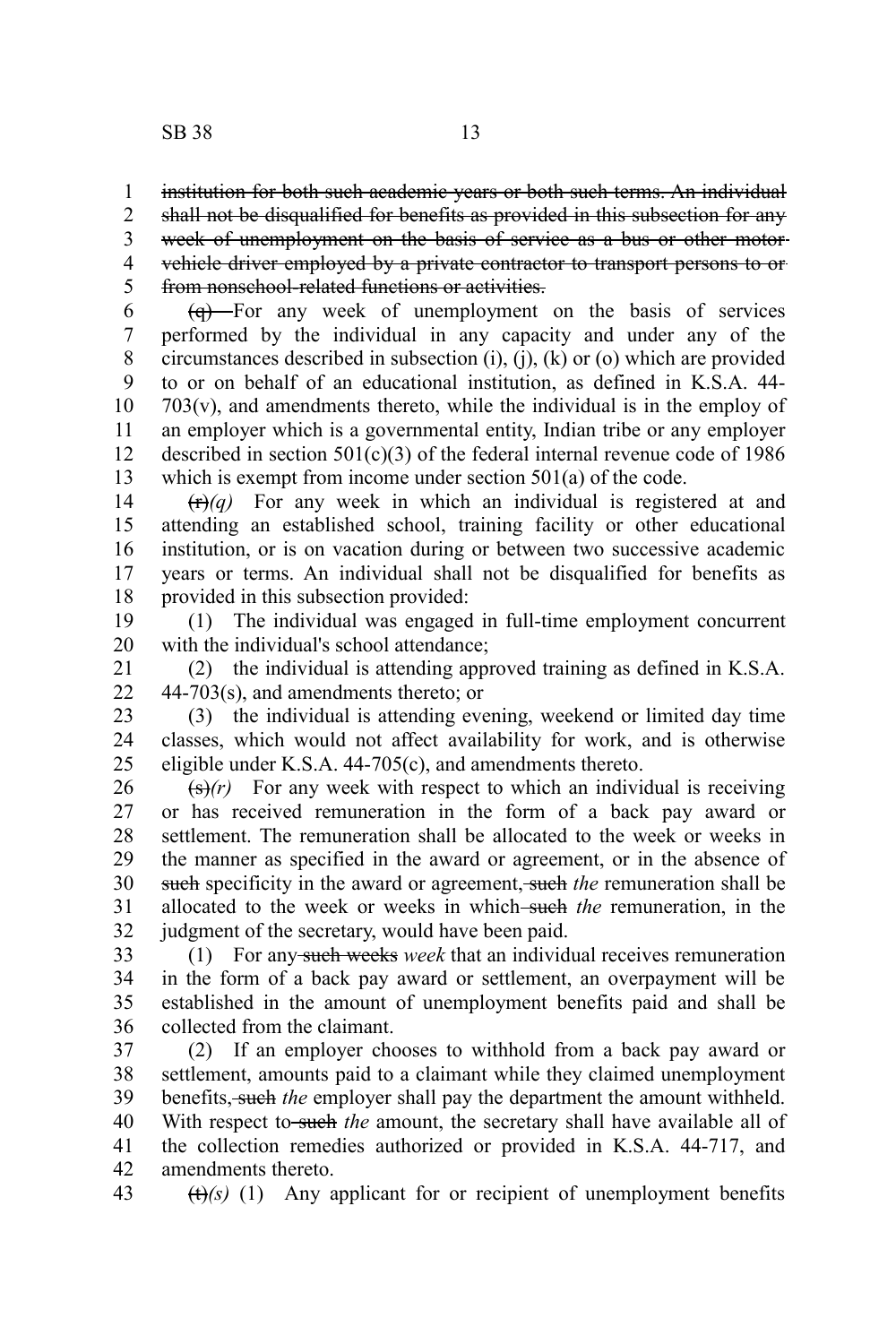who tests positive for unlawful use of a controlled substance or controlled substance analog shall be required to complete a substance abuse treatment program approved by the secretary of labor, secretary of commerce or secretary for children and families, and a job skills program approved by the secretary of labor, secretary of commerce or the secretary for children and families. Subject to applicable federal laws, any applicant for or recipient of unemployment benefits who fails to complete or refuses to participate in the substance abuse treatment program or job skills program as required under this subsection shall be ineligible to receive unemployment benefits until completion of such the substance abuse treatment and job skills programs. Upon completion of both substance abuse treatment and job skills programs, such *the* applicant for or recipient of unemployment benefits may be subject to periodic drug screening, as determined by the secretary of labor. Upon a second positive test for unlawful use of a controlled substance or controlled substance analog, an applicant for or recipient of unemployment benefits shall be ordered to complete again a substance abuse treatment program and job skills program, and shall be terminated from unemployment benefits for a period of 12 months, or until such the applicant for or recipient of unemployment benefits completes both substance abuse treatment and job skills programs, whichever is later. Upon a third positive test for unlawful use of a controlled substance or controlled substance analog, an applicant for or a recipient of unemployment benefits shall be terminated from receiving unemployment benefits, subject to applicable federal law. 1 2 3 4 5 6 7 8 9 10 11 12 13 14 15 16 17 18 19 20 21 22 23 24

(2) Any individual who has been discharged or refused employment for failing a preemployment drug screen required by an employer may request that the drug screening specimen be sent to a different drug testing facility for an additional drug screening. Any such individual who requests an additional drug screening at a different drug testing facility shall be required to pay the cost of drug screening. 25 26 27 28 29 30

 $\left(\frac{u}{u}\right)(t)$  If the individual was found not to have a disqualifying adjudication or conviction under K.S.A. 39-970 or 65-5117, and amendments thereto, was hired and then was subsequently convicted of a disqualifying felony under K.S.A. 39-970 or 65-5117, and amendments thereto, and discharged pursuant to K.S.A. 39-970 or 65-5117, and amendments thereto. The disqualification shall begin the day following the separation and shall continue until after the individual becomes reemployed and has had earnings from insured work of at least three times the individual's determined weekly benefit amount. 31 32 33 34 35 36 37 38 39

 $(v)(u)$  Notwithstanding the provisions of any subsection, an individual shall not be disqualified for such *a* week of part-time employment in a substitute capacity for an educational institution if-such *the* individual's most recent employment prior to the individual's benefit 40 41 42 43